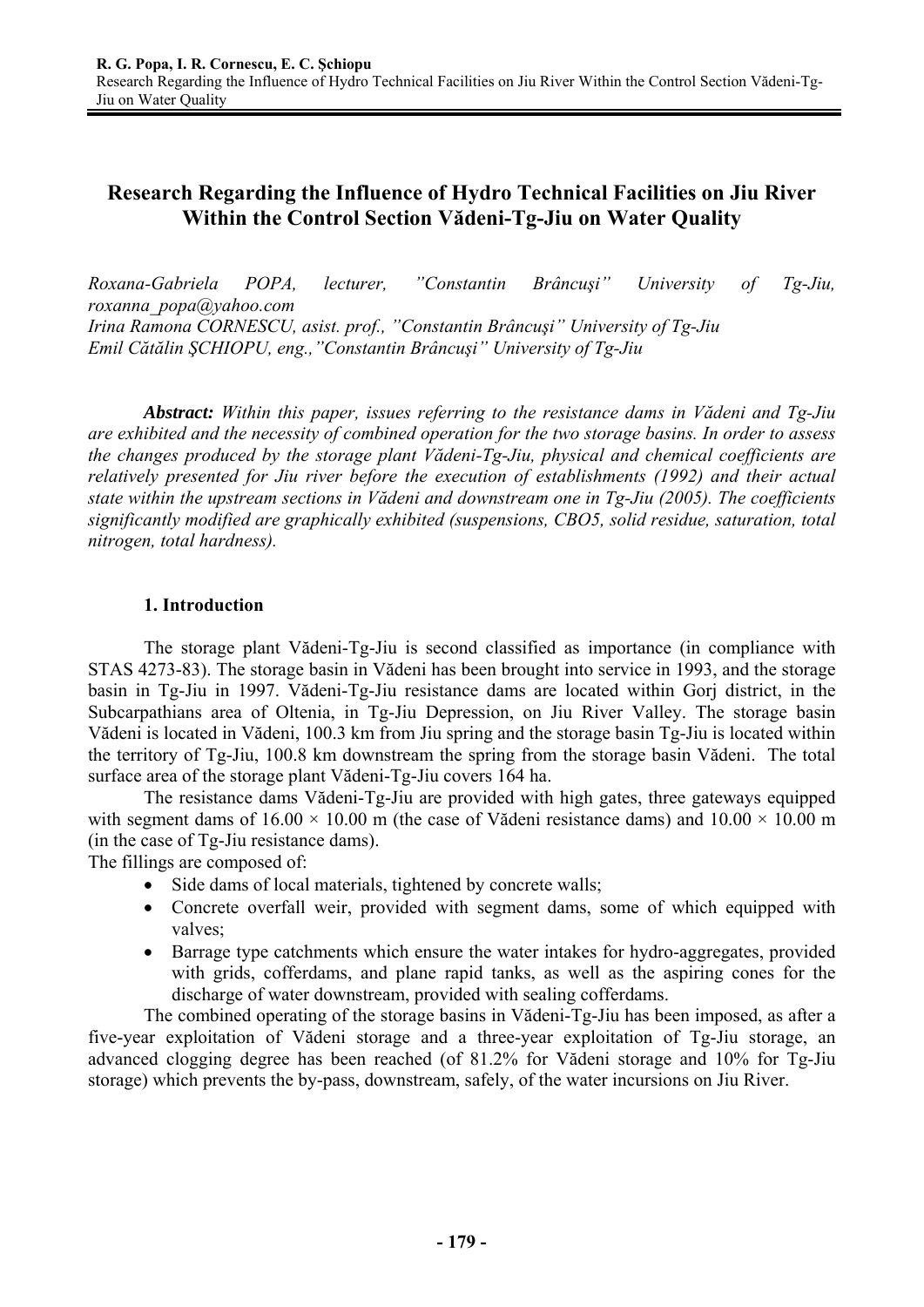#### **2. The assessments of the changes proposed by the storage plant Vădeni-Tg-Jiu on water quality of the Jiu River**

Under the requirements of the Order 184/1997, this establishment is situated within the category of Ist level audits, by validating one of the greatest natural and regenerative richness, the energy of the flowing water Jiu. The positive effects of the establishment are three size orders greater than the negative impact on the environment. The producing technology of the electricity is the ˝cleanest˝ technology.

Water is part of the basic constituents of biosphere, as a specic flora and fauna are developing within, and in order to survive a very pure environment should be provided.

 The modification of the physical, chemical, bacteriologica land biological coefficients of Jiu River, compared to the natural regimen is due to new pollution sources and to the enhancement of the existing ones within the hydrographic basin.

 Before the execution of facilities, the pysical and chemical coefficients of Jiu River within the control sections upstream in Vădeni (table no.1) and downstream in Tg-Jiu (table no.2) have not surpassed the imposed limits, required by the legislative effective framework, due to an inferior pollution if compared to the present day pollution. Due to the geographical area and the effluent slope, water velocities were high enough in order to realize an aeration and an auto-purification within efficient parameters .

| Nr. crt.                | The physical and chemical<br>indicators  | Winter         | <b>Spring</b>   | Summer          | Autumn         |
|-------------------------|------------------------------------------|----------------|-----------------|-----------------|----------------|
| $\mathbf{1}$            | $(m^3/s)$<br>Flow                        | 35,8           | 80,5            | 60,67           | 84,5           |
| $\overline{2}$          | $(^{\circ}C)$<br>Temperature             | $\overline{3}$ | 20              | 28,7            | 10             |
| $\overline{\mathbf{3}}$ | pH                                       | $\overline{7}$ | 6,9             | $\overline{7}$  | $\overline{7}$ |
| $\overline{4}$          | O.D.<br>(mg/l)                           | 8,5            | 8,9             | 7,9             | 8,8            |
| $\overline{5}$          | Saturaration<br>$\%$ )                   | 89,3           | 90              | 92,6            | 90,4           |
| 6                       | (mg/l)<br>CBO <sub>5</sub>               | 5,2            | 5,5             | 6,5             | 5,3            |
| $\overline{7}$          | CCOMn<br>(mg/l)                          | 8,7            | 9,8             | 13,3            | 9,9            |
| $\overline{8}$          | CCOCr<br>(mg/l)                          | 6,9            | 7,2             | 6,5             | 6,7            |
| 9                       | Fixed residue (mg/l)                     | 100            | $\overline{75}$ | $\overline{95}$ | 120            |
| 10                      | $Cl-$<br>(mg/l)                          | 8,5            | 6,5             | 8,4             | 8,7            |
| 11                      | $\overline{{\rm SO}_4{}^{2-}}$<br>(mg/l) | 37             | 35              | 34              | 40             |
| 12                      | $\overline{\text{Ca}^{2+}}$<br>(mg/l)    | 31,8           | 28,4            | 40,8            | 53,9           |
| 13                      | $Mg^{2+}$<br>(mg/l)                      | 4,5            | 4,6             | 5,0             | 5,1            |
| 14                      | $\overline{\text{NH}_4}^+$<br>(mg/l)     | 0,85           | 0,75            | 0,83            | 0,79           |
| 15                      | NO <sub>2</sub><br>(mg/l)                | 0,16           | 0,17            | 0,16            | 0,17           |
| 16                      | NO <sub>3</sub><br>(mg/l)                | 3,9            | 2,52            | 2,4             | 3,70           |
| 17                      | N<br>Total<br>(mg/l)                     | 1,55           | 1,45            | 1,43            | 1,65           |
| 18                      | Total<br>Fe<br>(mg/l)                    | 0,030          | 0,035           | 0,016           | 0,019          |
| 19                      | Suspensions<br>(mg/l)                    | 1660           | 1508            | 2000            | 1800           |
| 20                      | HCO <sub>3</sub><br>(mg/l)               | 91,5           | 60,9            | 97,9            | 100,8          |
| 21                      | Total hardness (°G)                      | 7,50           | 6,70            | 9,55            | 9,25           |
| 22                      | Temporary hardness ( $^{0}G$ )           | 6,5            | 4,50            | 6,70            | 5,95           |
| 23                      | Permanent hardnes (°G)                   | 3,49           | 3,50            | 3,70            | 4,90           |
| 24                      | Alkalinity (ml HCl 0,1 n)                | 1,7            | 1,5             | 1,8             | 1,8            |

*Table no.1. The physical and chemical indicators of Jiu River gathered within the control section Vădeni upstream in 1992*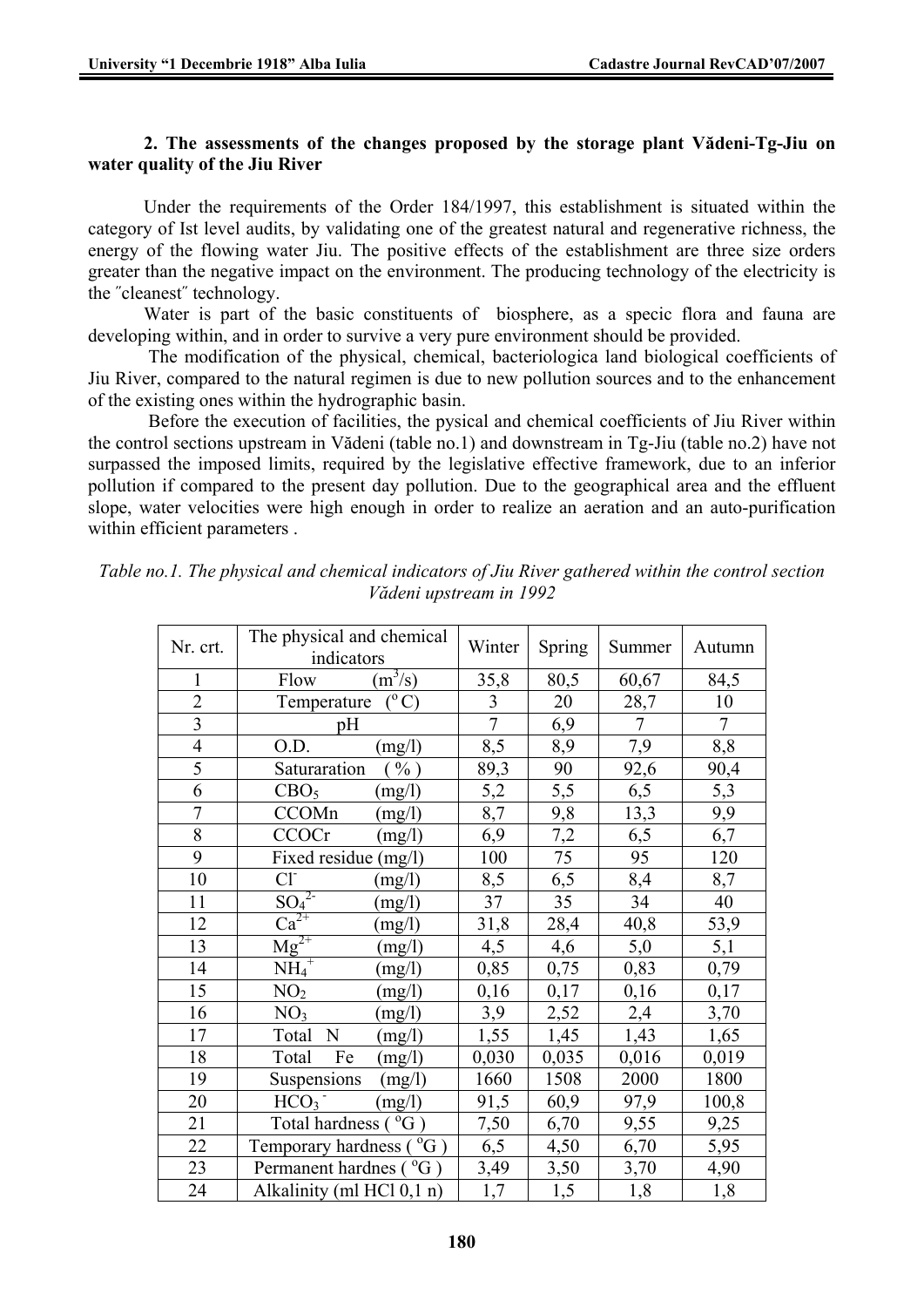| Nr. crt.                | The physical and chemical<br>indicators | Winter         | <b>Spring</b> | Summer         | Autumn         |
|-------------------------|-----------------------------------------|----------------|---------------|----------------|----------------|
| $\mathbf{1}$            | $(m^3/s)$<br>Flow                       | 33,4           | 79,5          | 63,67          | 82,5           |
| $\overline{2}$          | $(^\circ$ C)<br>Temperature             | $\overline{4}$ | 22            | 26,7           | 9              |
| $\overline{\mathbf{3}}$ | pH                                      | $\overline{7}$ | 6,8           | $\overline{7}$ | $\overline{7}$ |
| $\overline{4}$          | O.D.<br>(mg/l)                          | 8,2            | 8,5           | 7,2            | 8,1            |
| $\overline{5}$          | Saturaration<br>$\%$ )                  | 84,3           | 86            | 82,6           | 85,4           |
| 6                       | CBO <sub>5</sub><br>(mg/l)              | 4,9            | 5,1           | 5,9            | 5,0            |
| $\overline{7}$          | CCOMn<br>(mg/l)                         | 8,5            | 9,5           | 12,9           | 9,7            |
| 8                       | <b>CCOCr</b><br>(mg/l)                  | 6,7            | 7,0           | 6,3            | 6,5            |
| 9                       | Fixed residue(mg/l)                     | 98             | 72            | 93             | 110            |
| 10                      | $Cl-$<br>(mg/l)                         | 8,4            | 6,1           | 8,0            | 8,5            |
| 11                      | SO <sub>4</sub> <sup>2</sup><br>(mg/l)  | 35             | 33            | 31             | 38             |
| 12                      | $Ca^{2+}$<br>(mg/l)                     | 31,0           | 27,3          | 38,8           | 50,9           |
| 13                      | $Mg^{2+}$<br>(mg/l)                     | 4,2            | 4,4           | 4,8            | 5,0            |
| 14                      | $\overline{\text{NH}_4}^+$<br>(mg/l)    | 0,75           | 0,71          | 0,80           | 0,77           |
| 15                      | NO <sub>2</sub><br>(mg/l)               | 0,15           | 0,16          | 0,15           | 0,14           |
| 16                      | NO <sub>3</sub><br>(mg/l)               | 3,6            | 2,55          | 2,2            | 3,50           |
| 17                      | N<br>Total<br>(mg/l)                    | 1,49           | 1,41          | 1,40           | 1,55           |
| 18                      | Total<br>Fe<br>(mg/l)                   | 0,020          | 0,025         | 0,014          | 0,015          |
| 19                      | Suspensions<br>(mg/l)                   | 1020           | 1200          | 1528           | 1400           |
| 20                      | HCO <sub>3</sub><br>(mg/l)              | 90,5           | 59,7          | 96,9           | 99,8           |
| 21                      | Total hardness $(^{\circ}G)$            | 7,30           | 6,50          | 9,38           | 9,20           |
| 22                      | Temporary hardness(°G)                  | 6,2            | 4,30          | 6,40           | 5,70           |
| 23                      | Permanent hardness (°G)                 | 3,40           | 3,39          | 3,50           | 4,70           |
| 24                      | Alkalinity (ml HCl 0,1 n)               | 1,6            | 1,5           | 1,7            | 1,7            |

*Table no.2. The physical and chemical indicators of Jiu River gathered within the control Tg-Jiu downstream in 1992* 

The modifications incurred by the Jiu River (the execution of barrier lakes) are significant and consist in changes of the physical and chemical coefficients. The barrier lakes influence the decomposition processes of pollutants and the purification processes of Jiu River, which are slowed down due to a more diminished aeration.

The suspension colours modify the transparency and the illumination degree of the aquatic environment and the chlorophilian action is reduced and the tendency of anaerobic conditions is created.

The main impurifier of the residual waters resulted from the coal preparation process is constituted by the suspensions. Within the period 1992-2005 determinations have been performed and a reduction of the suspensions in Jiu River has been found processes of pollutants and the purification processes of Jiu River which are slowed down due to a soft aeration., within the two sections:

for the upstream control section Vădeni, the analysis showed the fact that an increase in suspension content took place, which reached the peak in 1996, reaching the value of 1961 mg/l, followed by a decrease, which reached the value of 45 mg/l in 2005 *(fig.1).*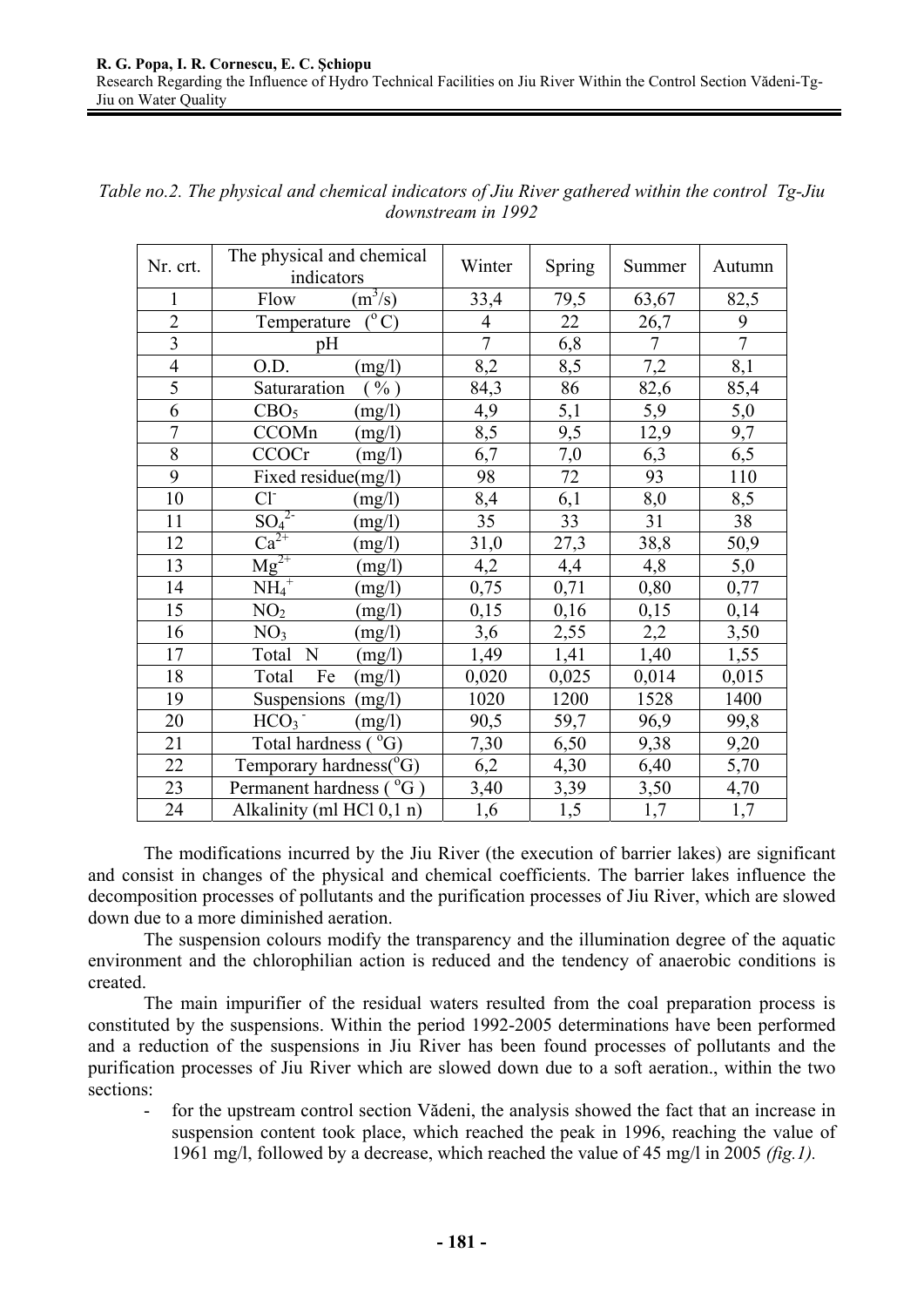

*Fig. 1. The evolution of the indicator "suspensions" (mg/l) within the control section Vădeni upstream (storage) during the period 1992-2005* 

for the downstream control section Tg-Jiu an increase in suspensions content has been noticed, which reached maximum values in 1992, reaching the value of 1287 mg/l, followed by a sudden decrease in 18996 (184 mg/l) and then progressively until 2005, when it reaches the minimum value of 33 mg/l. (fig.2.)



*Fig.2. The evolution of the indicator "suspensions" (mg/l) within the control section Tg-Jiu downstream (storage) during the period 1992-2005* 

The decrease of the suspension's indicator was due to the cessation of mining activities, sedimentations and construction of water storage dams on Jiu River.

The raw materials which modify the water quality derive from the overflowing of industrial waters, as a result of coal washing.

The decrease in useful substances content and the increase of ash content of green coal forces their preparation by humid processes, which imply big water consumptions. This water is taken by the river and cleared out by the preparation unit under the form of slime pulp, with high contents of harmful substances and solid suspensions.

The residual waters from the installations of coal preparation are strongly polluted by making use of coal-clay suspensions. Besides the technological water which is evacuated from the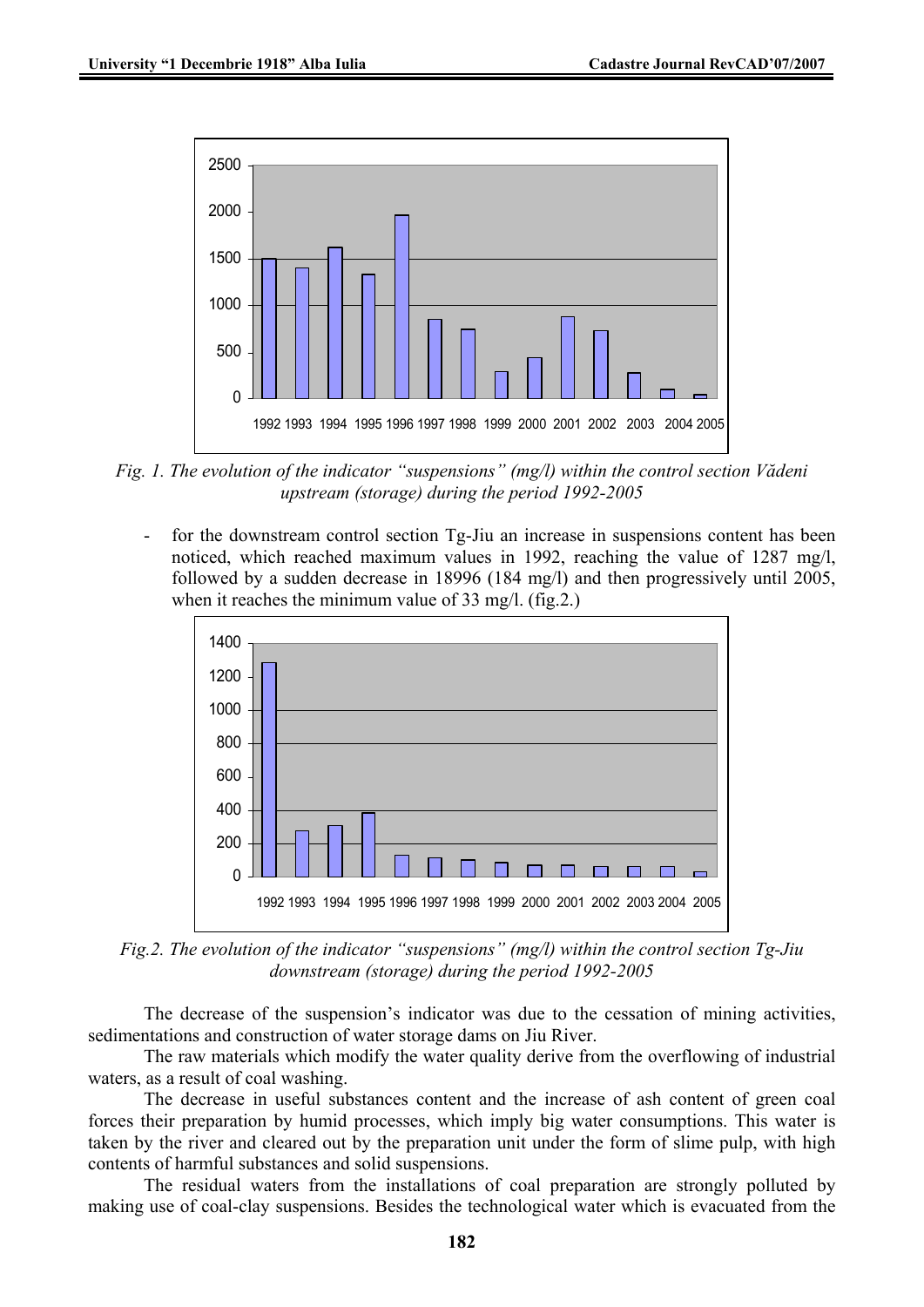concentration operations under the form of sterile slime, there are also the used waters for the platform washing and equipment cooling, which are polluted with fine suspensions and mineral oils.

Within Vădeni-Tg-Jiu section a pollution of organic nature is signaled (due to insufficiently purified waters from ISCIPJC-Iezureni and EGCL Tg-Jiu), a Fe pollution, detergents (1.28 mg/l), suspensions.

Is presented the actual state of physical and chemical coefficients within the upstream sections Vădeni (table no.3) and downstream section Tg-Jiu (table no.4)

| Nr. crt.       | The physical and chemical<br>indicators | Winter | <b>Spring</b>  | Summer | Autumn |
|----------------|-----------------------------------------|--------|----------------|--------|--------|
| 1              | $(m^3/s)$<br>Flow                       | 39,5   | 83,5           | 54,0   | 90,0   |
| $\overline{2}$ | $(^{\circ}C)$<br>Temperature            | 6      | 10             | 18     | 14     |
| $\frac{3}{4}$  | pH                                      | 7,77   | 7,58           | 7,74   | 7,90   |
|                | O.D.<br>(mg/l)                          | 12,54  | 11,76          | 9,80   | 9,98   |
| $\overline{5}$ | Saturaration<br>$\%$ )                  | 92,3   | 93             | 93,4   | 92,5   |
| $\overline{6}$ | CBO <sub>5</sub><br>(mg/l)              | 2,89   | 2,90           | 3,10   | 3,20   |
| $\overline{7}$ | CCOMn<br>(mg/l)                         | 5,70   | 3,90           | 4,92   | 4,55   |
| $\overline{8}$ | <b>CCOCr</b><br>(mg/l)                  | 6      | $\overline{7}$ | 6      | 6      |
| 9              | Fixed residue(mg/l)                     | 175    | 124            | 150    | 198    |
| 10             | $Cl^{-}$<br>(mg/l)                      | 11,9   | 6,7            | 9,35   | 11,5   |
| 11             | $\frac{SO_4^{2-}}{Ca^{2+}}$<br>(mg/l)   | 41     | 40             | 40     | 62     |
| 12             | (mg/l)                                  | 39,8   | 25,4           | 36,8   | 51,4   |
| 13             | $Mg^{2+}$<br>(mg/l)                     | 5,9    | 5,9            | 5,9    | 5,4    |
| 14             | $\overline{\text{NH}_4}^+$<br>(mg/l)    | 0,70   | 0,61           | 0,60   | 0,78   |
| 15             | NO <sub>2</sub><br>(mg/l)               | 0,19   | 0,16           | 0,17   | 0,18   |
| 16             | NO <sub>3</sub><br>(mg/l)               | 3,50   | 2,30           | 2,35   | 3,00   |
| 17             | ${\bf N}$<br>Total<br>(mg/l)            | 1,75   | 1,20           | 1,40   | 1,80   |
| 18             | Total<br>Fe<br>(mg/l)                   | 0,016  | 0,015          | 0,011  | 0,013  |
| 19             | (mg/l)<br>Suspensions                   | 48     | 55             | 58     | 40     |
| 20             | HCO <sub>3</sub><br>(mg/l)              | 92,5   | 50,8           | 95,4   | 105,7  |
| 21             | Total hardness (°G)                     | 6,59   | 4,67           | 8,74   | 8,58   |
| 22             | Temporary hardness ( $\rm{^0G}$ )       | 4,4    | 2,54           | 4,02   | 4,96   |
| 23             | Permanent hardness( <sup>°</sup> G)     | 2,65   | 2,55           | 2,35   | 3,60   |
| 24             | Alkalinity (ml HCl 0,1 n)               | 1,6    | 0,9            | 1,5    | 1,8    |

*Table no.3. The physical and chemical indicators of Jiu River gathered within the control section Vădeni upstream storage in 2005*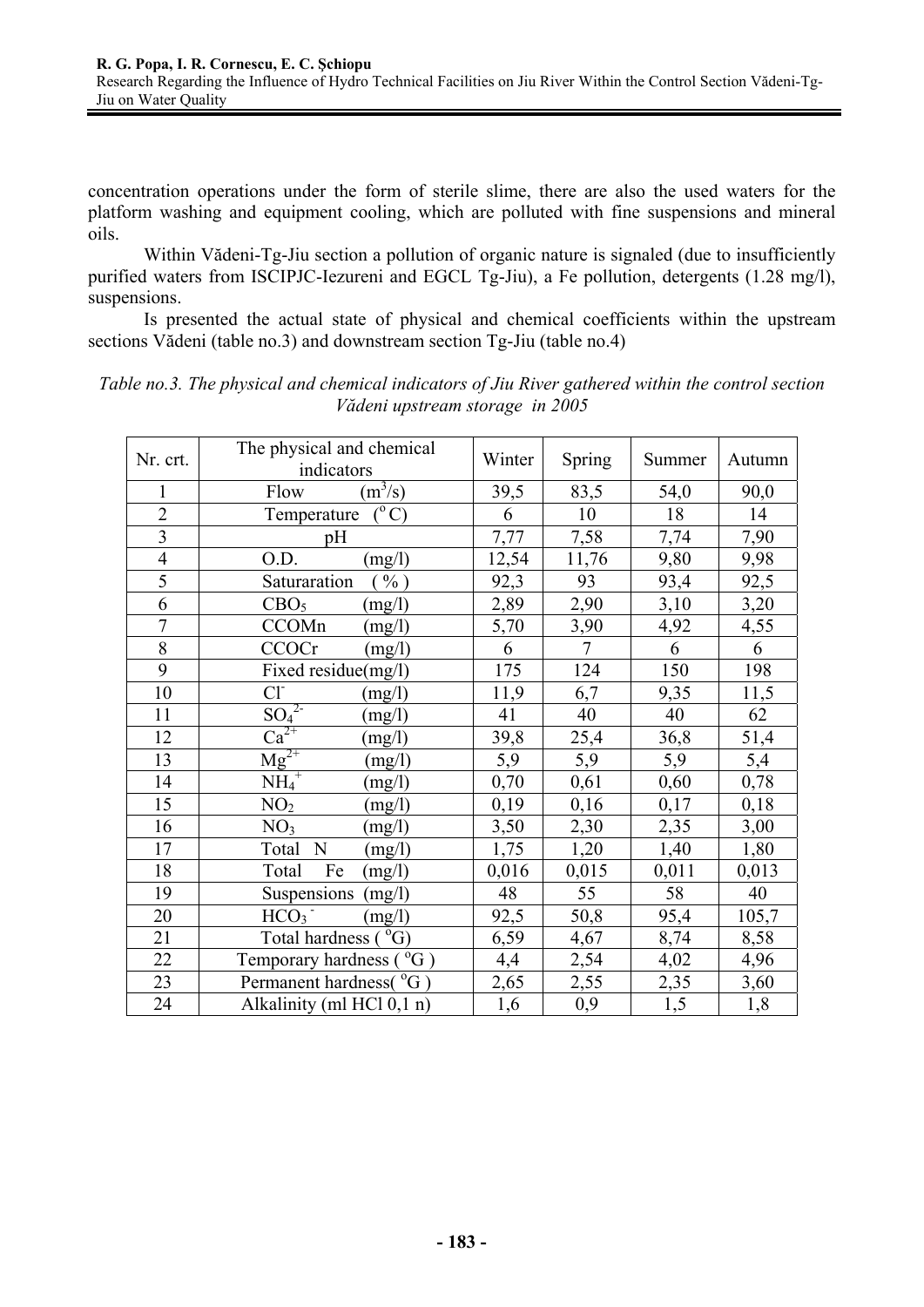| Nr. crt.                | The physical and chemical<br>indicators   | Winter         | Spring          | Summer | Autumn |
|-------------------------|-------------------------------------------|----------------|-----------------|--------|--------|
| 1                       | $(m^3/s)$<br>Flow                         | 38,5           | 82,5            | 53,0   | 87,0   |
| $\overline{2}$          | $\overline{({}^{\circ}C)}$<br>Temperature | $\overline{4}$ | 9               | 17     | 13     |
| $\overline{\mathbf{3}}$ | pH                                        | 7,56           | 7,38            | 7,54   | 7,87   |
| $\overline{4}$          | O.D.<br>(mg/l)                            | 11,84          | 10,66           | 8,90   | 9,69   |
| $\overline{5}$          | Saturaration<br>$\%$ )                    | 90,2           | 92              | 91,4   | 91,4   |
| 6                       | CBO <sub>5</sub><br>(mg/l)                | 2,42           | 2,66            | 2,29   | 2,31   |
| $\overline{7}$          | CCOMn<br>(mg/l)                           | 4,97           | 3,4             | 3,95   | 3,63   |
| $\overline{8}$          | <b>CCOCr</b><br>(mg/l)                    | $\overline{5}$ | 6               | 5      | 5      |
| $\overline{9}$          | Fixed residue(mg/l)                       | 155            | 104             | 139    | 188    |
| 10                      | $Cl^{\dagger}$<br>(mg/l)                  | 11,7           | 6,3             | 9,21   | 10,6   |
| 11                      | $\overline{{SO_4}^2}$<br>(mg/l)           | 39             | $\overline{38}$ | 38     | 59     |
| 12                      | $Ca^{2+}$<br>(mg/l)                       | 36,8           | 22,4            | 34,8   | 50,4   |
| 13                      | $Mg^{2+}$<br>(mg/l)                       | 5,8            | 5,8             | 5,8    | 5,3    |
| 14                      | $\overline{\text{NH}_4}^+$<br>(mg/l)      | 0,68           | 0,51            | 0,56   | 0,74   |
| 15                      | NO <sub>2</sub><br>(mg/l)                 | 0,18           | 0,14            | 0,16   | 0,16   |
| 16                      | NO <sub>3</sub><br>(mg/l)                 | 3,4            | 2,2             | 2,15   | 2,96   |
| 17                      | Total<br>N<br>(mg/l)                      | 1,65           | 1,12            | 1,20   | 1,60   |
| 18                      | Fe<br>Total<br>(mg/l)                     | 0,014          | 0,014           | 0,010  | 0,012  |
| 19                      | Suspensions<br>(mg/l)                     | 27             | 35              | 40     | 20     |
| 20                      | HCO <sub>3</sub><br>(mg/l)                | 91,7           | 48,8            | 85,4   | 103,7  |
| 21                      | Total hardness $(^{\circ}G)$              | 6,49           | 4,47            | 8,64   | 8,28   |
| 22                      | $^{0}G$ )<br>Temporary hardness (         | 4,2            | 2,24            | 3,92   | 4,76   |
| 23                      | Permanent hardness (°G)                   | 2,29           | 2,29            | 2,24   | 3,52   |
| 24                      | Alkalinity (ml HCl 0,1 n)                 | 1,5            | 0,8             | 1,4    | 1,7    |

*Table no.4. The physical and chemical indicators of Jiu River gathered within the control Tg-Jiu downstream storage in 2005* 

## **3. Conclusions**

The coefficients which have been significantly modified are:

- a) Suspensions *(fig.1* and *fig. 2)*
- b)  $CBO<sub>5</sub>(fig.3)$



*Fig. 3. The evolution of the indicator "CBO5" (mg/l) within the control section Vădeni upstream (storage) and Tg-Jiu downstream (storage) in 1992 and 2005*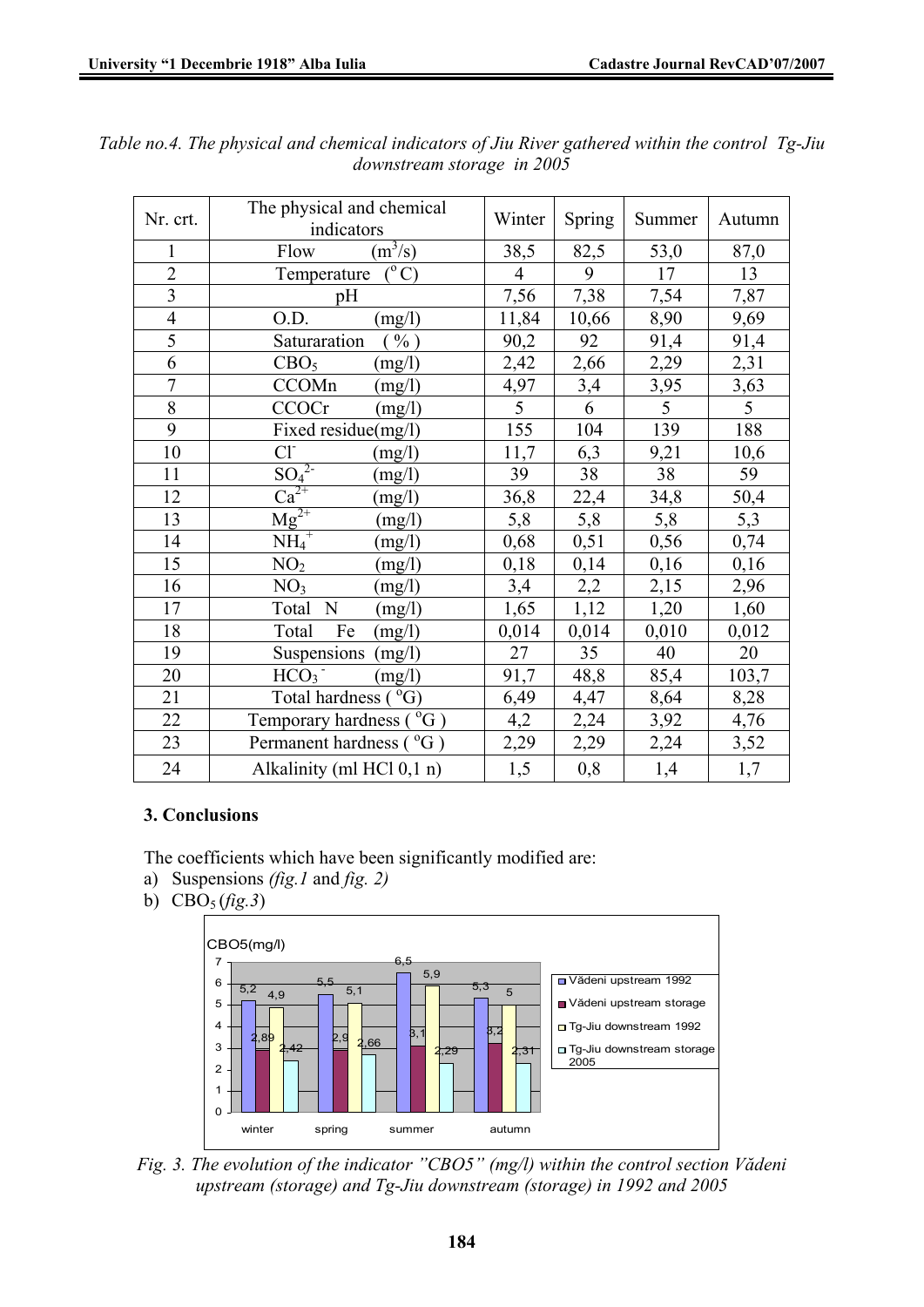c) Fixed residue (fig. 4)



*Fig.4. The evolution of the indicator "fixed residue"(within the control section Vădeni upstream (storage) and Tg-Jiu downstream (storage) during the period 1992-2005* 

d) Total nitrogen (fig.5)



*Fig.5. The evolution of the indicator "total nitrogen"(mg/l) within the control section Vădeni upstream (storage) and Tg-Jiu downstream (storage)in 1992 and 2005* 

e) Saturation (fig.6)



*Fig. 6. The evolution of the indicator "saturation" (%) within the control section Vădeni upstream (storage) and Tg-Jiu downstream (atorage)in 1992 and 2005*